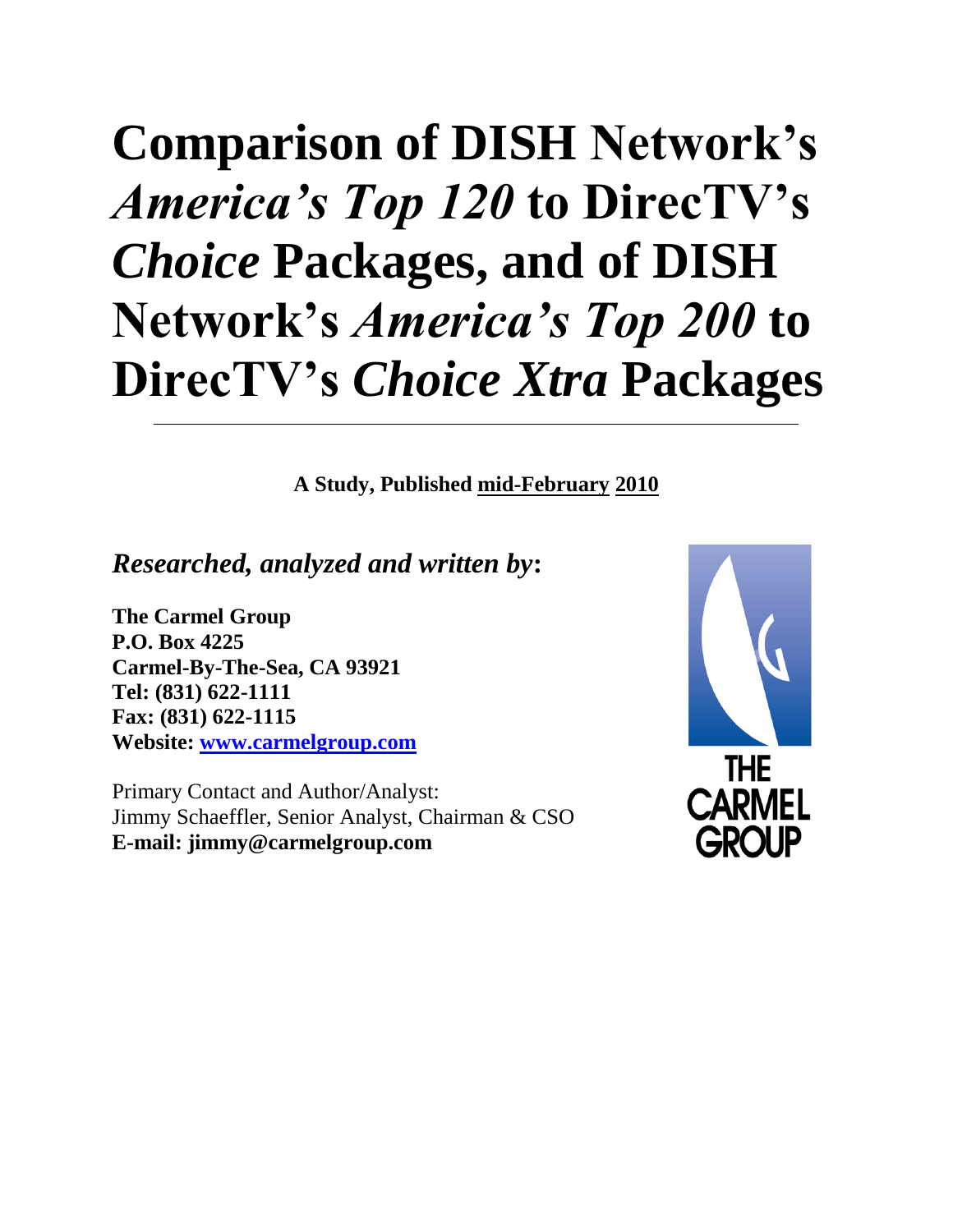# **Comparison of DISH Network's** *America's Top 120* **to DirecTV's**  *Choice* **Packages, and of DISH Network's** *America's Top 200* **to DirecTV's** *Choice Xtra* **Packages**

By The Carmel Group's Jimmy Schaeffler<sup>1</sup>

For purposes of transparency, The Carmel Group points out that it was retained by DISH Network to review and compare the two satellite companies' basic-level pay TV packages, and the two satellite pay TV companies' mid-level packages, based upon our company's lengthy history of providing independent and objective analysis of global telecommunications issues.

When ascertaining the value of its contents, The Carmel Group encourages critics to concentrate on the analysis and supporting data within the following report.

The Carmel Group was asked to measure and compare the content and pricing of the two basiclevel pay TV packages, and the two mid-level packages, offered as of mid-February 2010, by DISH Network and DirecTV. These basic-level packages are *America's Top 120* from DISH Network, and *Choice* from DirecTV. These mid-level packages are DISH Network's *America's Top 200*, and DirecTV's *Choice Xtra*. The accompanying nine figures, and endnotes, further illustrate and support the conclusions reached below.

## **TABLE OF CONTENTS**

## **I. EXECUTIVE SUMMARY**

- **1) Project Goal** The Carmel Group was tasked to compare DISH Network's *America's Top 120* pay TV package to that of DirecTV's *Choice* package, as well as DISH Network's *America's Top 200* pay TV package to that of DirecTV's *Choice Xtra* package.
- **2) Basic Rationale** For consumers, the value of a pay TV package is in the *video channels they actually watch*, and in the *relative pricing* of those channels.

The Carmel Group's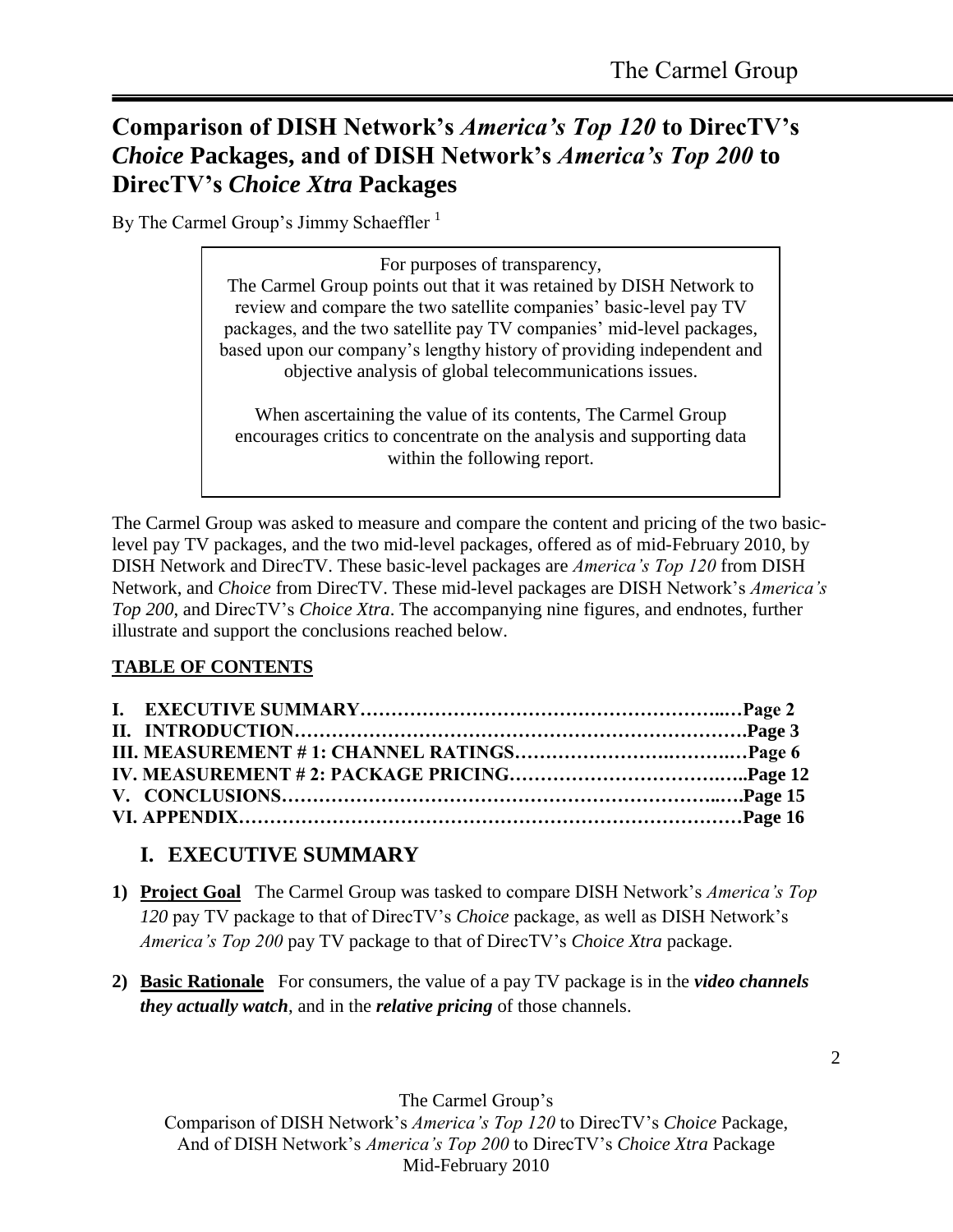- **3) Channel Ratings** In order to accomplish this task, The Carmel Group chose to compare the packages based on relative **ratings** for the channels included in each package**.**
- **4) Price Points** As an additional measure, The Carmel Group chose to use a common sense second measure that any reasonable consumer would use, i.e., relative **package pricing**.
- **5) Packages Comparable** Based upon this research and the data points determined, The Carmel Group concludes that DISH Network's *America's Top 120* and DirecTV's *Choice* packages, on the one hand, and DISH Network's *America's Top 200* and DirecTV's *Choice Xtra* packages, on the other hand, are quite comparable.
- **6) Pricing Advantage** Yet, based upon the package pricing, for both sets of packages compared by The Carmel Group in this study, DISH Network's *America's Top 120* is a better consumer value than DirecTV's *Choice,* and the *America's Top 200* package is a better consumer value than the *Choice Xtra* package.

# **II. INTRODUCTION**

- **7) Inexact** It is a given within today's U.S. pay TV industry that no two packages could ever be exactly the same. This is due to various technical, legal, regulatory, marketing, and other standard business practices and influences.
- **8) New Methodology** Furthermore, unlike other industries that have been in existence and subject to measurement for decades, e.g., the automobile industry, there is no current dominant or accepted methodology for measuring and comparing pay TV packages.<sup>2</sup>
- **9) Prices, Channels** Thus, The Carmel Group has chosen to measure, as of mid-February 2010, the two basic packages of DISH Network and DirecTV, i.e., *America's Top 120* and *Choice*, as well as the two mid-level packages of DISH Network *America's Top 200* and DirecTV's *Choice Xtra*, based upon a careful review and analysis of the *prices* and the *core video channels* **(**as defined below), that are part of each package.
- **10) Channels Analysis** First, turning to the all-important channels analysis, in its basic-level Choice package, DirecTV offers a total of 114 video channels, and 55 music channels,<sup>3</sup> for a grand total of 169 channels of video and music. By comparison, DISH Network offers 98 video channels and 32 music channels, as part of its *America's Top 120* package, for a grand total of 130 video and music channels.<sup>4, 5</sup> Yet, while the difference of 39 total channels might seem significant, *when viewing the true measure of a pay TV package, i.e., video* channels, DirecTV actually offers only 16% more video channels (or a total of 16 more video channels in the entire package). <sup>6</sup> In other words, the vast majority of channels DirecTV offers that

The Carmel Group's

Comparison of DISH Network's *America's Top 120* to DirecTV's *Choice* Package, And of DISH Network's *America's Top 200* to DirecTV's *Choice Xtra* Package Mid-February 2010

3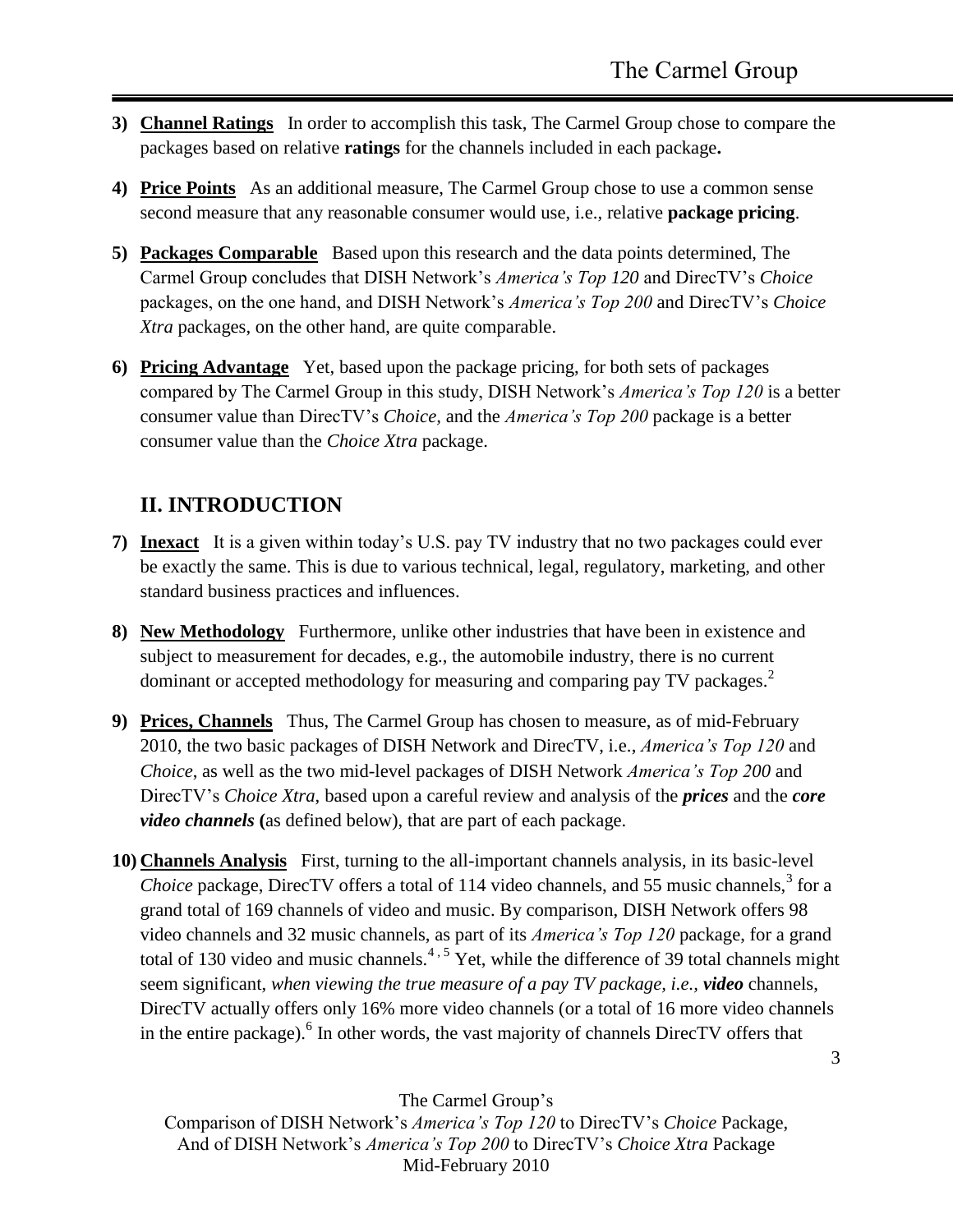4

DISH Network does not are music channels. For the reasons cited below, we conclude that the relatively small percentage difference in both the total and the **particular** *video* **channels offered** by DirecTV does not have a significant effect – negative or positive – when comparing the *America's Top 120* and *Choice* packages.

Second, in its mid-level *Choice Xtra* package, DirecTV offers a total of 151 video channels and 78 music channels, for a grand total of 229 channels of video and music. By comparison, DISH Network offers 139 video channels and 96 music channels, as part of its *America's Top 200* package, for a grand total of 235 video and music channels. Again, *when viewing the true measure of a pay TV package, i.e., video* channels, DirecTV actually offers only a total of 12 more video channels in its *Choice Xtra* package, which accounts for a total of only 9% more video channels than DISH Network *America's Top 200*. For the reasons discussed below, we conclude that the relatively small percentage and number difference in both the total and the particular **lower-rated** *video* **channels offered** by DirecTV vs. DISH Network also does not have a significant effect – negative or positive – when comparing the *America's Top 200* and *Choice Xtra* two packages.<sup>7</sup> See Figure 1, below.



**11) Core Channels** There are a grouping of video channels within each of these four packages that we deem "core channels." This determination is based upon the Nielsen Media ratings of the channels in each package measured during any average day during any average time,<sup>8</sup>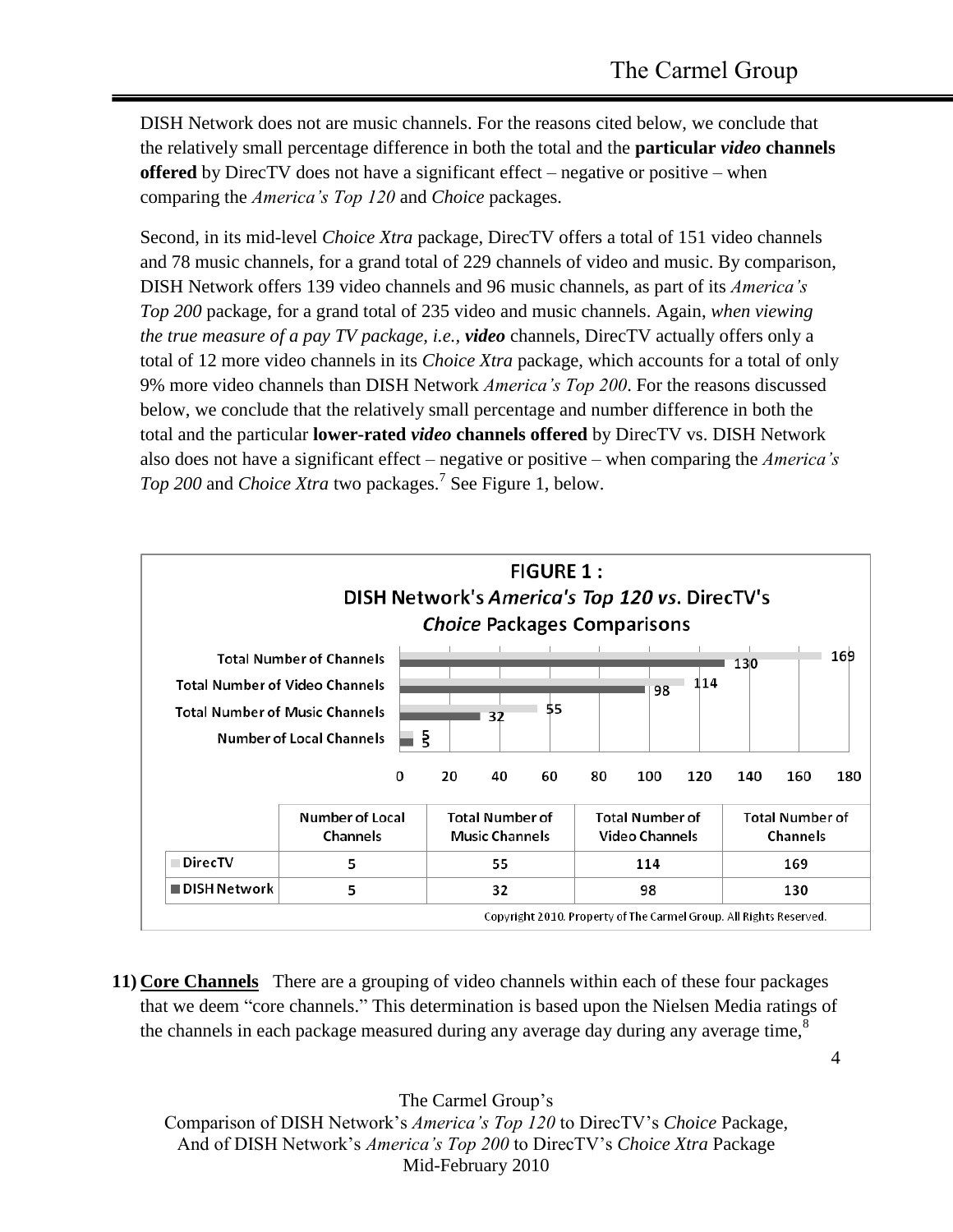from which The Carmel Group has extrapolated an average number of U.S. TV Households (U.S.TVHHs)<sup>9</sup> viewing those channels. *Looking at the true substance behind any pay TV package, these most-watched video channels are the set of channels that make any two sets of packages comparable.* 

**12) Underlying Data** For the U.S. TV industry today, a standard and generally accepted measurement of the ratings of the video channels in the two sets of packages covered by this study is produced by New York, NY-headquartered Nielsen Media.<sup>10</sup> Specifically, Nielsen Media regularly produces ratings data and metrics that specifically measure a percentage of the number of U.S.TVHHs that are viewing these channels during any average day at any average time. Following decades of observance, it is the opinion of The Carmel Group that this Nielsen Media data is currently the most generally reliable and generally accepted data available for the purpose of measuring the U.S.TVHHs watching the video channels within each package, and thus the packages themselves.

In that vein, in the next twelve numbered paragraphs, i.e., paragraphs 13-24, the ratings of the ten video channels offered by DirecTV as part of its *Choice* package (yet not offered by DISH Network as part of its *America's Top 120* package) among the top # 1-50<sup>11</sup> most highly-rated channels, are examined using this Nielsen Media data. Further, the Nielsen Media ratings of the dozen video channels offered by DirecTV in its *Choice Xtra* package (yet not offered by DISH Network as part of its *America's Top 200* package) among # 50- 101 of the most watched channels, is also examined in paragraphs 25-29.

Again, to be clear, this Nielsen Media data shows the ratings, during any `average day at any average time; it also shows the same measurement for the five groupings of video channels described below; and for both sets of comparative packages, this data helps to show comparisons of composite total ratings and USTVHHs for groupings of missing video channels.

**13) Small Number** First, our conclusion below notes that for the comparison of *America's Top 120* package to the *Choice* package, a) among the top # 1-20 most highly rated video channels, each package offers the same channels to every subscriber; and b) among the next thirty most highly-rated Nielsen video channels, i.e., the channels rated # 21-50 in Nielsenmeasured ratings, a relatively small percentage of viewers have chosen to watch the ten channels missing from the DISH Network package.

Second, our conclusion below notes that for the comparison of the *America's Top 200* package to the *Choice Xtra* package, a) among the top # 1-50 most highly-rated Nielsen video channels, each package offers the same channels to every subscriber; and b) among the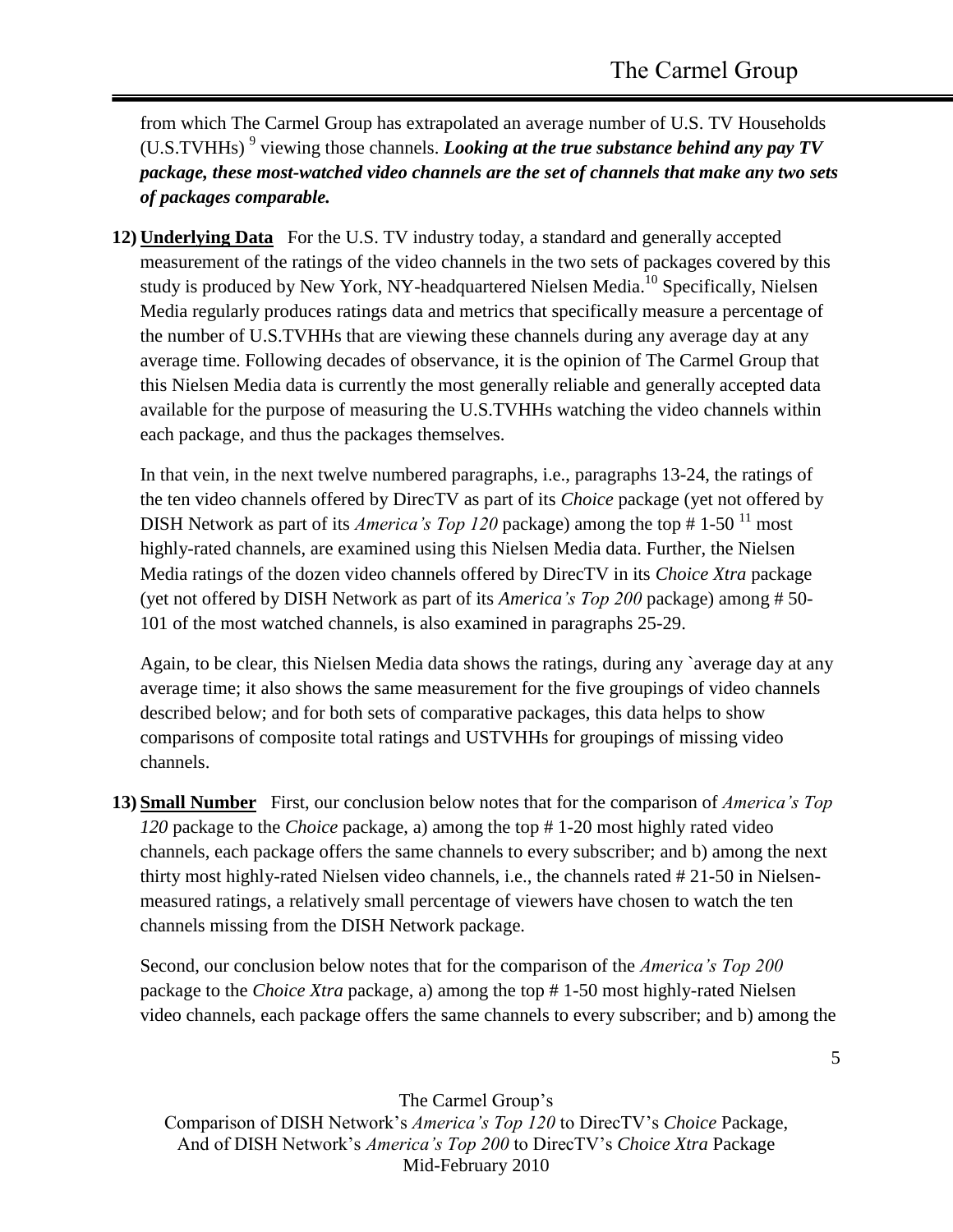next 101 among the Nielsen-rated, again, a relatively small percentage of subscribers have chosen to watch the dozen channels missing from the DISH Network package.

Based upon this ratings quotient, The Carmel Group concludes the DISH Network *America's Top 120* and the DirecTV *Choice* packages, as well as the DISH Network *America's Top 200* and the DirecTV *Choice Xtra* packages, are equivalent and thus relatively comparable.

# **III. MEASUREMENT # 1: CHANNEL RATINGS**

#### *A.* **Comparing the Ratings of The** *America's Top 120* **vs.** *Choice* **Packages**

- **14) # 1-20 Exactly Equivalent** Focusing first on the specifics representing the groupings of video channels based upon those that are rated, each of these two pay TV packages being compared contains each and every one of the same top 20 most highly-rated by Nielsen Media. Specifically, this set of top # 1-20 video channels with the highest Nielsen Media ratings, accounts for an aggregate Nielsen TV rating of 20.64% on any average day at any average time. This means that during any average day at any average time, almost one fourth of the audience of U.S.TVHHs, or, according to The Carmel Group's extrapolation, 23.6 million U.S.TVHHs, would only be watching only one of these channels rated # 1-20 by Nielsen Media. Again, both networks offer all 20, or 100%, of these top # 1-20 most highlyrated video channels. This fact makes the two packages exactly equivalent to the bulk of subscribers and would-be subscribers -- and thus comparable -- based upon the Nielsen Media ratings of those viewing each packages' top  $# 1-20$  channels.
- **15) Core Audience** Focusing in on the relative Nielsen Media ratings of these top # 1-20 most highly-rated video channels offered, we conclude that the two packages compared here, DISH Network's *America's Top 120* and DirecTV's *Choice*, will be judged to be equivalent by the bulk of U.S.TVHHs that watch TV. *We say this because almost a quarter of the U.S.TVHHs audience watches one or more of channels # 1-20 at any time, and therefore this core audience would not miss the absence of a handful of channels rated # 21-50 by Nielsen Media.* It would be reasonable to conclude that given the low ratings of these few missing channels, their absence would not have a material impact upon the typical viewer.
- **16) # 21-30 Similar** Again, based only on this comparison of the video channels rated # 1-20 by Nielsen Media, one could easily argue that the content of DISH Network's *America's Top 120* package is the equivalent of that offered in DirecTV's *Choice* package. Yet, further analysis of the next set of 30 most highly-rated video channels further confirms this point, focusing on the relative *ratings* of the channels offered by each provider in each package. **The accompanying Figure 5 further elucidates the measurements and comparisons**

The Carmel Group's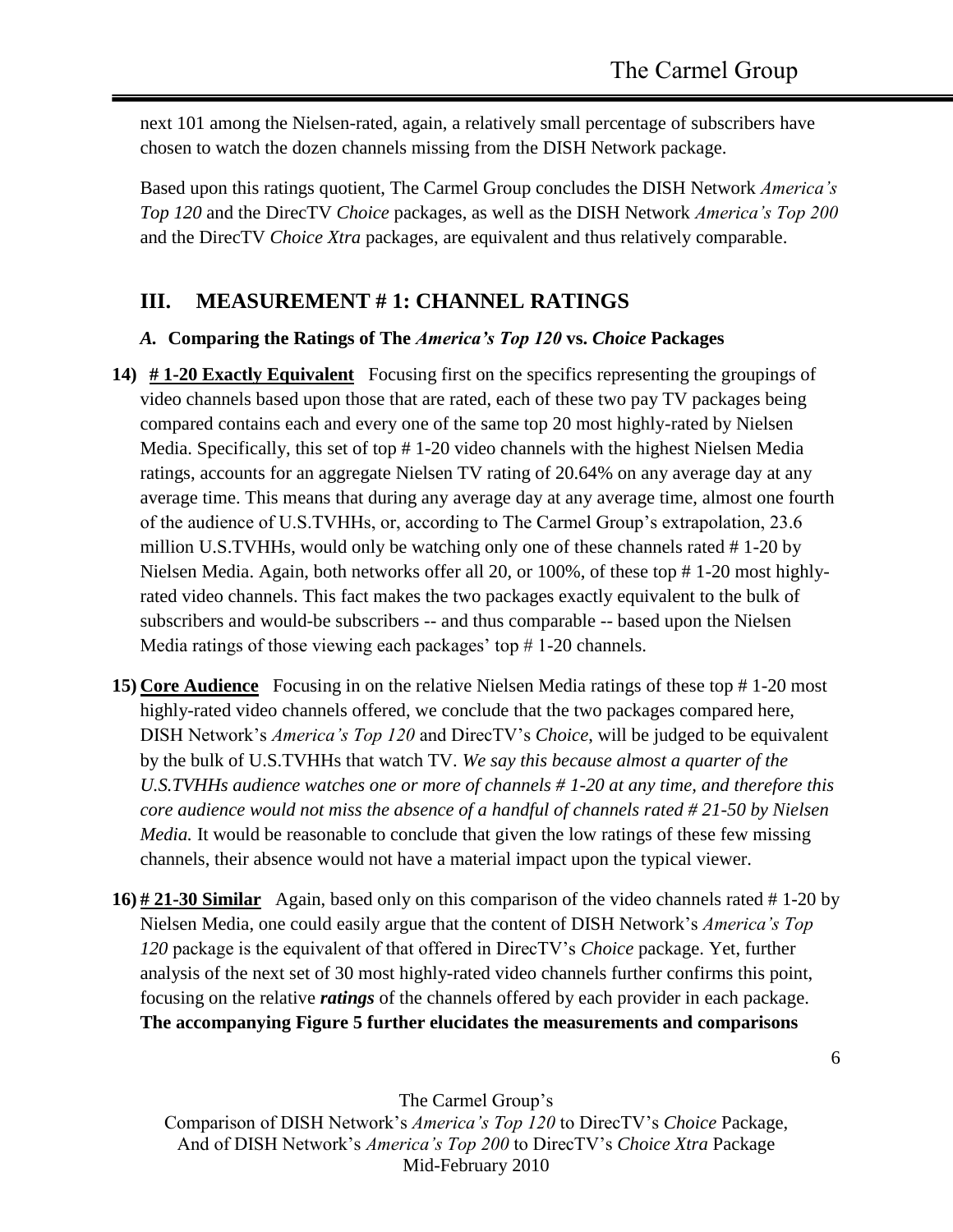**stated in this study's paragraphs 13-24 and 25-29.** Continuing this analysis, the next of the most highly-rated video channels according to Nielsen Media, i.e., channels rated # 21-30, find only 1.45% of U.S.TVHHs watching these channels, which equates to approximately one and two thirds million U.S.TVHHs. Among these top 21 to 30 most highly-rated channels, DirecTV offers all ten in its *Choice* package, while DISH Network offers seven of these ten in its *America's Top 120* package. The three video channels omitted by DISH Network are, in order, a) truTV, b) FX, and c) Hallmark.

**17) # 21-30 Rated** Of these three video channels omitted by DISH Network among the list of the top channels rated # 21-30 in the Nielsen Media ratings, their exact viewing rank and Nielsen rating amount to a) a ranking of #22 for truTV, @ a 0.51% rating; and b) a ranking of # 23 for FX, @ a 0.49% rating and c) a ranking of # 30 for Hallmark, @ a 0.45 rating. The total Nielsen rating for the three channels is 1.45%. That 1.45% equates to *approximately one and two thirds million U.S. TVHHs.* 

| <b>FIGURE 2</b><br><b>DISH Network's Missing Channels Among The</b><br>#21-30 Top Channels |      |               |                                       |
|--------------------------------------------------------------------------------------------|------|---------------|---------------------------------------|
| <b>Channel</b><br><b>Name</b>                                                              | Rank | Rating<br>(%) | <b>Equivalent</b><br>U.S.TVHHs (mil.) |
| truTV                                                                                      | 22   | 0.512         | 0.58                                  |
| <b>FX</b>                                                                                  | 23   | 0.494         | 0.56                                  |
| Hallmark                                                                                   | 30   | 0.446         | 0.51                                  |
| <b>TOTAL</b><br>1.45%                                                                      |      | 1.66          |                                       |
| Copyright 2010. Property of The Carmel Group.<br>All Rights Reserved.                      |      |               |                                       |

**18) # 31-40 Similar** Continuing this analysis, the next of the top most highly-rated video channels according to Nielsen Media, i.e., channels rated # 31-40, find a cumulative total of 1.04% of U.S.TVHHs watching at any given time during the day. The Carmel Group equates that 1.04% rating to approximately 1.2 million U.S.TVHHs. Among these top 31 to 40 most highly-rated video channels, DirecTV offers all ten in its *Choice* package, while DISH Network offers seven in its *America's Top 120* package. These three omitted video channels are, in order, a) AMC, b) Nick Jr., and c) Lifetime Movie Network.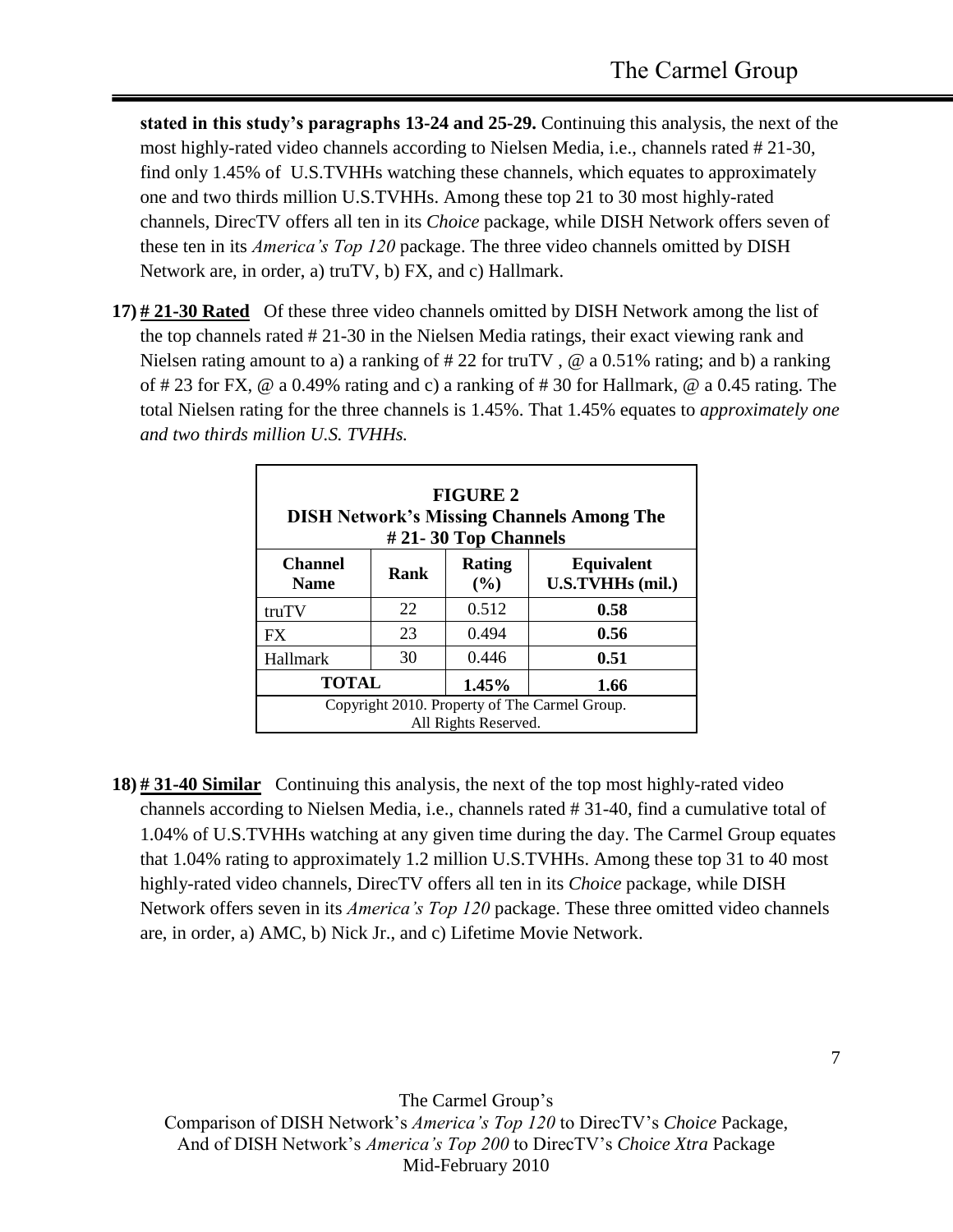| <b>FIGURE 3</b><br><b>DISH Network's Missing Channels Among The</b><br>#31-40 Top Channels |      |                      |                                              |  |  |
|--------------------------------------------------------------------------------------------|------|----------------------|----------------------------------------------|--|--|
| <b>Channel Name</b>                                                                        | Rank | <b>Rating</b><br>(%) | <b>Equivalent</b><br><b>U.S.TVHHs</b> (mil.) |  |  |
| AMC                                                                                        | 32   | 0.408                | 0.47                                         |  |  |
| Nick Jr. (f/k/a Noggin)                                                                    | 38   | 0.326                | 0.37                                         |  |  |
| Lifetime Movie Network                                                                     | 39   | 0.307                | 0.35                                         |  |  |
| <b>TOTAL</b>                                                                               |      | 1.04%                | 1.19                                         |  |  |
| Copyright 2010. Property of The Carmel Group.<br>All Rights Reserved.                      |      |                      |                                              |  |  |

- **19) # 31-40 Rated** Of the three omitted by DISH Network among the list of the video channels rated # 31-40, their Nielsen Media rank and rating amount to a) a ranking of # 32 for AMC,  $\omega$  a rating of 0.41; b) a ranking of #38 for Nick Jr.,  $\omega$  a 0.33% rating; and c) a ranking of # 39 for Lifetime Movie Network, @ a 0.31%. The total Nielsen rating is 1.04% for all three. That 1.04% equates to *approximately 1.2 million U.S.TVHHs.*
- **20) # 41-50 Similar** Continuing this analysis, the next of the video channels rated by Nielsen Media, i.e., channels rated #41-50, find a cumulative total rating of 1.11%, which equates to approximately 1.3 million U.S.TVHHs. Among these top 41 to 50 rated video channels, DirecTV offers all ten in its *Choice* package, while DISH Network offers six in its *America's Top 120* package. The four omitted video channels are, in order, a) msnbc, b) BET, c) Bravo, and d) Animal Planet.

| <b>FIGURE 4</b><br><b>DISH Network's Missing Channels Among The</b><br>$#41-50$ Top Channels |      |               |                                       |  |
|----------------------------------------------------------------------------------------------|------|---------------|---------------------------------------|--|
| <b>Channel Name</b>                                                                          | Rank | Rating<br>(%) | <b>Equivalent</b><br>U.S.TVHHs (mil.) |  |
| Msnbc                                                                                        | 40   | 0.293         | 0.33                                  |  |
| <b>BET</b>                                                                                   | 42   | 0.288         | 0.33                                  |  |
| <b>Bravo</b>                                                                                 | 44   | 0.283         | 0.32                                  |  |
| <b>Animal Planet</b>                                                                         | 45   | 0.247         | 0.28                                  |  |
| <b>TOTAL</b>                                                                                 |      | 1.11%         | 1.27                                  |  |
| Copyright 2010. Property of The Carmel Group.<br>All Rights Reserved.                        |      |               |                                       |  |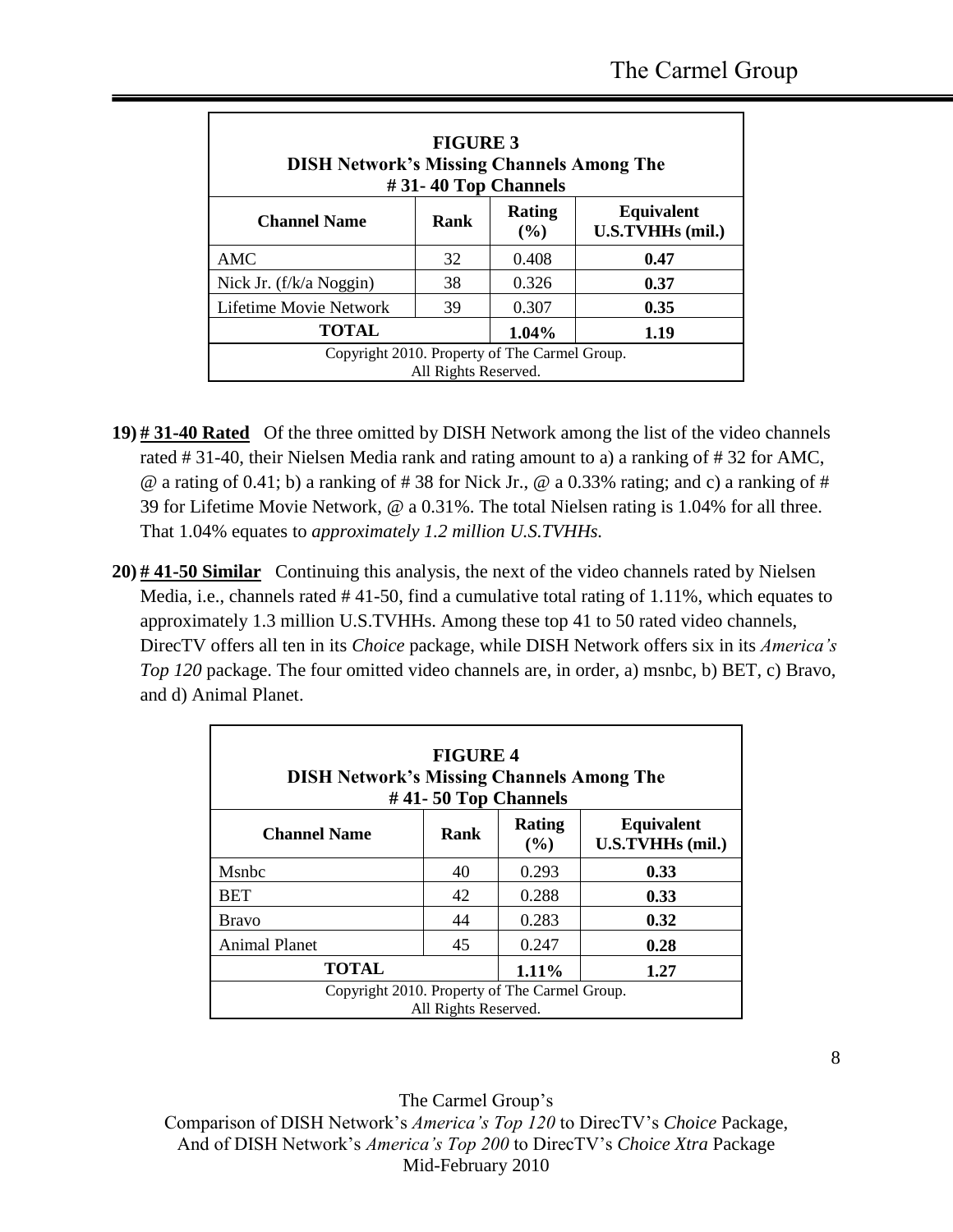9

- **21) # 41-50 Rated** Of the four omitted by DISH Network among the list of video channels rated # 41-50, their viewership ranking and Nielsen ratings amount to a) a ranking of # 40 for msnbc,  $\omega$  a 0.29% rating; b) a ranking of #42 for BET,  $\omega$  a 0.29% rating; c) a ranking of # 44 for Bravo, @ a 0.28% rating; and d) a ranking of # 45 for Animal Planet, @ a 0.25% rating. The total Nielsen rating is 1.1% for all four. This 1.1% equates to *approximately 1.3 million U.S.TVHHs.*
- **22) 4% Impacted The important point here is that approximately 96% of U.S.TVHHs are not impacted by these ten missing video channels in the DISH Network** *America's Top 120* **package,** *because these 96% of U.S.TVHHs are not included among U.S.TVHHs that watch these ten channels.* **Put another way, The Carmel Group extrapolates and estimates that the total number of U.S.TVHHs that actually watch those ten video channels during any average day at any average time numbers an estimated and relatively insignificant 4.8 million (or approximately 4.2%) of U.S.TVHHs. Therefore, because a minimum of 96% (or 109 mil.) of USTVHHs are capable of receiving the same video content from both sets of DISH Network and DirecTV packages, the two sets of comparable packages are, indeed, substantially comparable.**
- **23) Value of 11** Summing up, for all ten of the video channels among the top 50 rated that are not offered by DISH Network as part of its *America's Top 120* package, their collective value to the typical TV viewing customer is measured in terms of how much of those channels viewers typically watch. *In short, to most people, the packages appear to be the same when it comes to ratings (and number of USTVVHs impacted), which is undoubtedly what pay TV packages are purchased for and how they are valued by consumers*.
- **24) Content Comparable** Further summing up, among the ten video channels left out of the DISH Network package and yet included in the DirecTV package, their relatively small ratings among viewers negates their importance in this common sense comparison. In short, The Carmel Group concludes that these ten channels are not of great impact to roughly 109.3 million U.S.TVHHs -- which is also the vast majorit*y* of the 114.1 million U.S.TVHHs that are not watching them -- and the fact that *they are "missin*g" from the *America's Top 120* package thus loses real significance, therefore making the packages of *America's Top 120* from DISH Network and *Choice* from DirecTV substantially equivalent and comparable. *The clear point here is that when comparing pay TV packages, one does not base that comparison upon the viewing habits of such an extremely small number of viewers, nor does one base that comparison upon those viewing such an extremely small number of sparsely-viewed channels; instead, as was done here, comparison must be based upon the similarities experienced by an estimated 96% of U.S.TVHHs. Based on those similarities, DISH Network's America's Top 120 package is comparable to DirecTV's Choice package.*

The Carmel Group's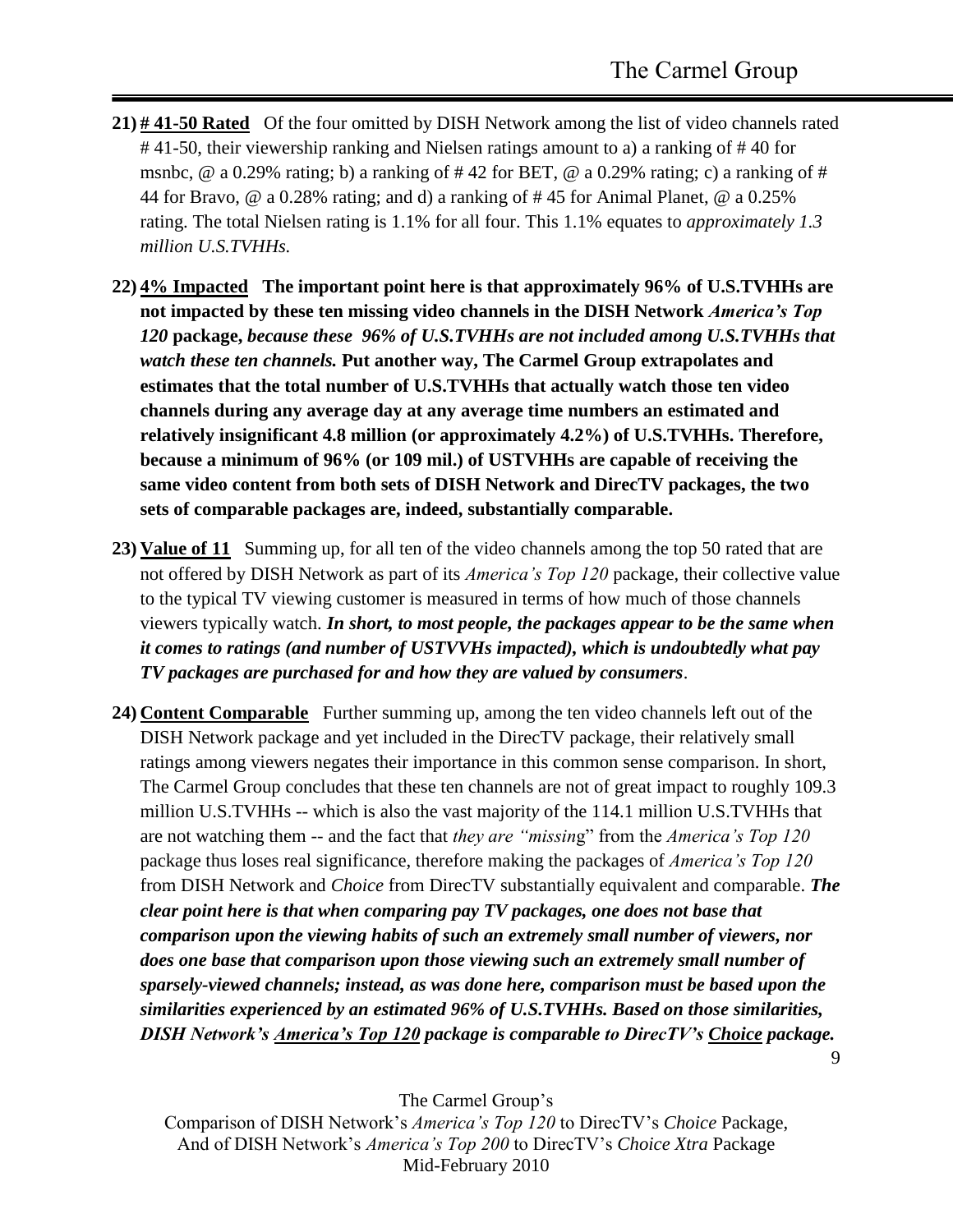

#### *B.* **Comparing the Ratings of The** *America's Top 200* **vs.** *Choice Xtra* **Packages**

- **25) # 1-50 Exactly Equivalent** Focusing in on the specifics representing the groupings of video channels based upon how much they are watched, the Nielsen Media data shows that each of DISH Network's *America's Top 200* and DirecTV's *Choice Xtra* packages being compared contains each and every one of the same top  $# 1-50$  most highly-rated channels.<sup>12</sup>
- **26)** Specifically, the set of top # 1-50 most highly-rated video channels accounts for an aggregate Nielsen TV rating of 33.7%. This means that during any average day at any average time, more than one third of the audience of U.S.TVHHs, or what The Carmel Group estimates at 38.4 million U.S.TVHHs, would be watching these video channels rated # 1-50. Again, both pay TV providers offer all #1-50, or 100% of these top # 1-50 most highly-rated channels. This fact makes the two packages exactly equivalent to the majority of subscribers and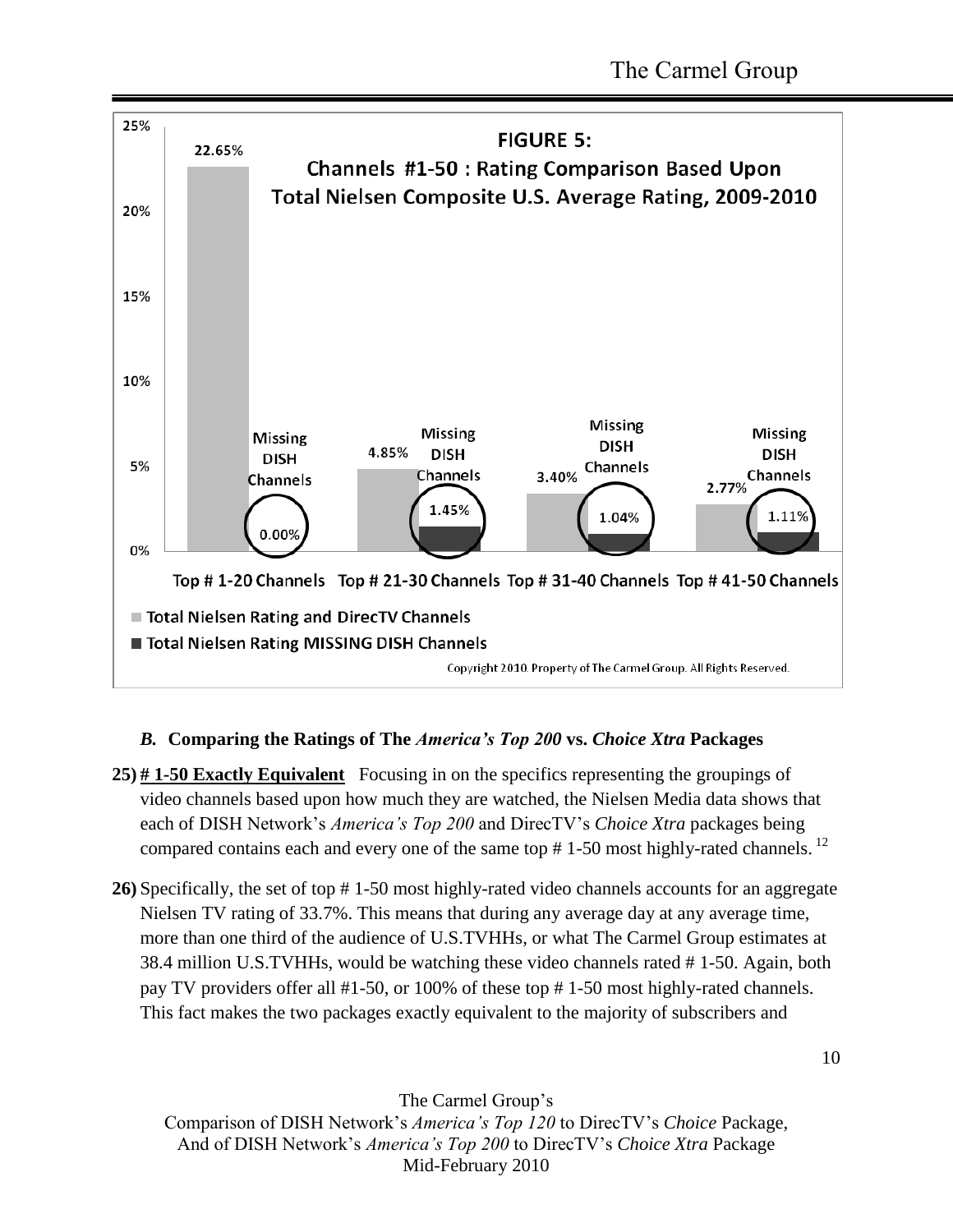would-be subscribers -- and thus comparable -- based upon the ratings of each packages' top fifty channels.

- **27) Core Audience** Focusing in on the relative viewing audience of these top # 1-50 most watched video channels offered, we conclude that the two packages compared here, DISH Network's *America's Top 200* and DirecTV's *Choice Xtra*, will be judged to be equivalent by just about every subscriber. We say this because we estimate that more than a third of the U.S.TVHHs audience would be watching one or more of channels rated # 1-50 at any time
- **28) Channels # 51+** Again, based only on this comparison of video channels rated # 1-50, one could argue that the content of the DISH Network *America's Top 200* package is the equivalent of that offered in DirecTV's *Choice Xtra* package. Yet, further analysis of the next set of 101 channels further confirms this point, focusing on the relative *ratings* by Nielsen Media of the video channels offered by each provider in each package. Continuing this analysis, the total of the top-rated video channels according to Nielsen Media, i.e., channels rated # 51-151 in DirecTV's *Choice Xtra* package, finds only about 1-2% U.S.TVHHs watching every one of these video channels, which equates to approximately 1.4 million-2.8 million U.S.TVHHs at most that have watched these channels on any average day at any average time in the past.
- **29) Content Comparable** Further summing up, among the 12 video channels <sup>13</sup> left out of the DISH Network *America's Top 200* package and yet included in the DirecTV *Choice Xtra* package, their ratings among viewers negate their importance in this common sense comparison. In short, The Carmel Group concludes that these 12 channels are not of great viewing significance to roughly 98%-99%, or an estimated 112 million U.S.TVHHs -- which is also the vast majorit*y* of the 114+ million U.S.TVHHs that are not watching them -- and the fact that they are "missing" from the *America's Top 200* package loses significance, thus making the packages of *America's Top 200* from DISH Network and *Choice Xtra* from DirecTV significantly equivalent and comparable. *The clear point here is that when comparing pay TV packages, one does not base that comparison upon the viewing habits of such an extremely small number of viewers, nor does one base that comparison upon those viewing such an extremely small number of sparsely-viewed channels; instead, as was done here, comparison must be based upon the similarities experienced by what The Carmel Group estimates is 98% or more of U.S.TVHHs. Based on those similarities, DISH Network's America's Top 200 package is comparable to DirecTV's Choice Xtra package. To reiterate, because a minimum of 98% (or nearly 112 mil.) of USTVHHs are capable of receiving the same video content from both sets of DISH Network and DirecTV packages, the two sets of comparable packages are, indeed, substantially comparable.*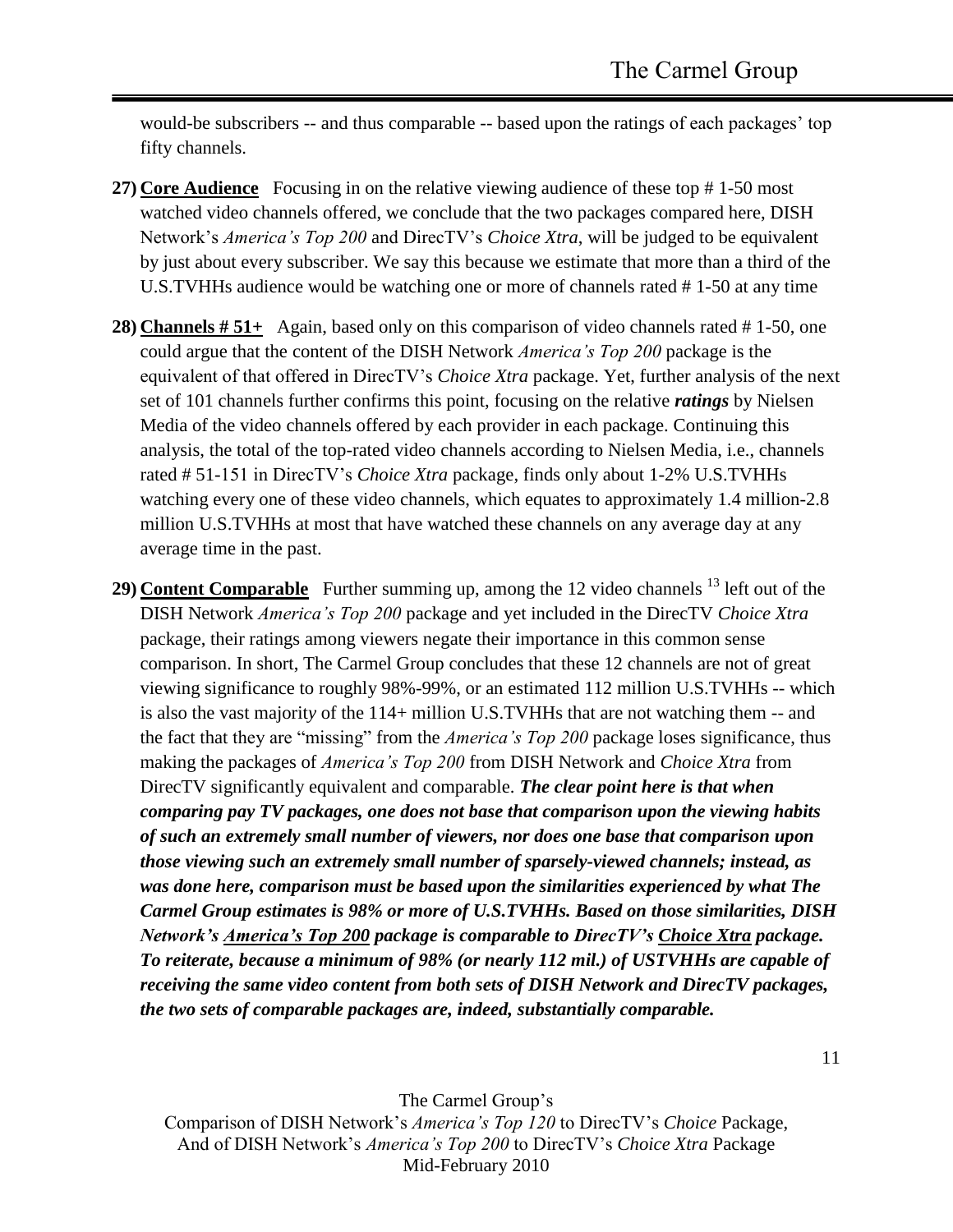## **IV. MEASUREMENT # 2: PACKAGES PRICING**

#### **A. Comparing The Pricing of** *America's Top 120* **vs.** *Choice* **Packages**

- **30) Price Comparison** A second major measurement criterion involves collecting and analyzing these two sets of packages' *price* points. In every one of these possible analyses, the DISH Network package price significantly bests that of the comparable DirecTV package. The four figures below further clarify these pricing differences.
- **31) All Channels** The standard price per month for DISH Network's *America's Top 120* package is \$39.99; the equivalent price for DirecTV's *Choice* package is \$58.99.<sup>14</sup> As for price point differences, The Carmel Group found that for the typical customer of either package, the differences are significant. Thus, using these pricings per month just noted, the cost per channel per month for all channels of the DISH Network *America's Top 120* package is \$0.31; whereas the cost per channel per month for all channels of the DirecTV *Choice* package is \$0.35. Thus, the DirecTV *Choice* package, based upon regular price channel comparisons, is 13% more expensive per month (and annually) than the DISH Network *America's Top 120* package. <sup>15</sup>
- **32) Video Channels** Further, measuring only the **video** channels offered in each package, and when dividing the package prices stated above in paragraph 31 by the total number of video channels, the customer cost/price value again resides with DISH Network's *America's Top 120* package, at \$0.41 cost per channel per month; whereas via the same calculation, the customer cost/price value per channel per month for the DirecTV *Choice* package comes to \$0.52. This equates to a 27% channel price difference per month (and annually) favoring the customer of DISH Network's *America's Top 120* package. Put another way, based upon published prices, the comparable package of video channels costs the average DirecTV *Choice* subscriber \$228 more annually than it does the average DISH Network subscriber for the *America's Top 120* package. See Figure 6.

#### **[Remainder of page left intentionally blank]**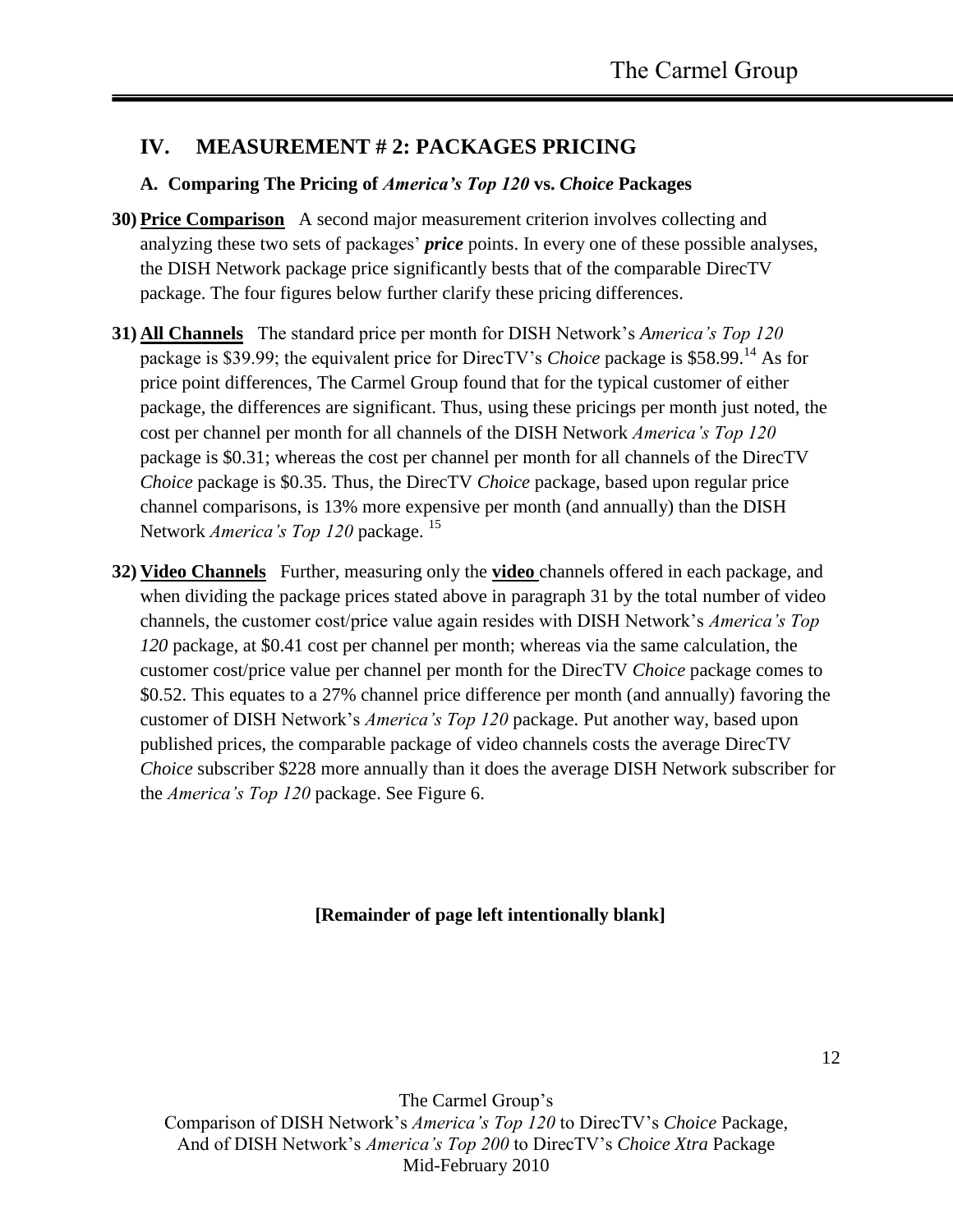

**33) Value Proposition #1** Taking the pricing and the package content analysis one final step further (and together), The Carmel Group concludes that **for 48% more cost per package per month and annually, the typical basic package customer gets only 16 more (or 16% <sup>16</sup> more) video channels from DirecTV.** *Most of those additional channels, however, are not frequently viewed by consumers, per data obtained from Nielsen Media, and not highly relevant to a comparison of pay TV packages.* See Figure 7.

#### **[Remainder of page left intentionally blank]**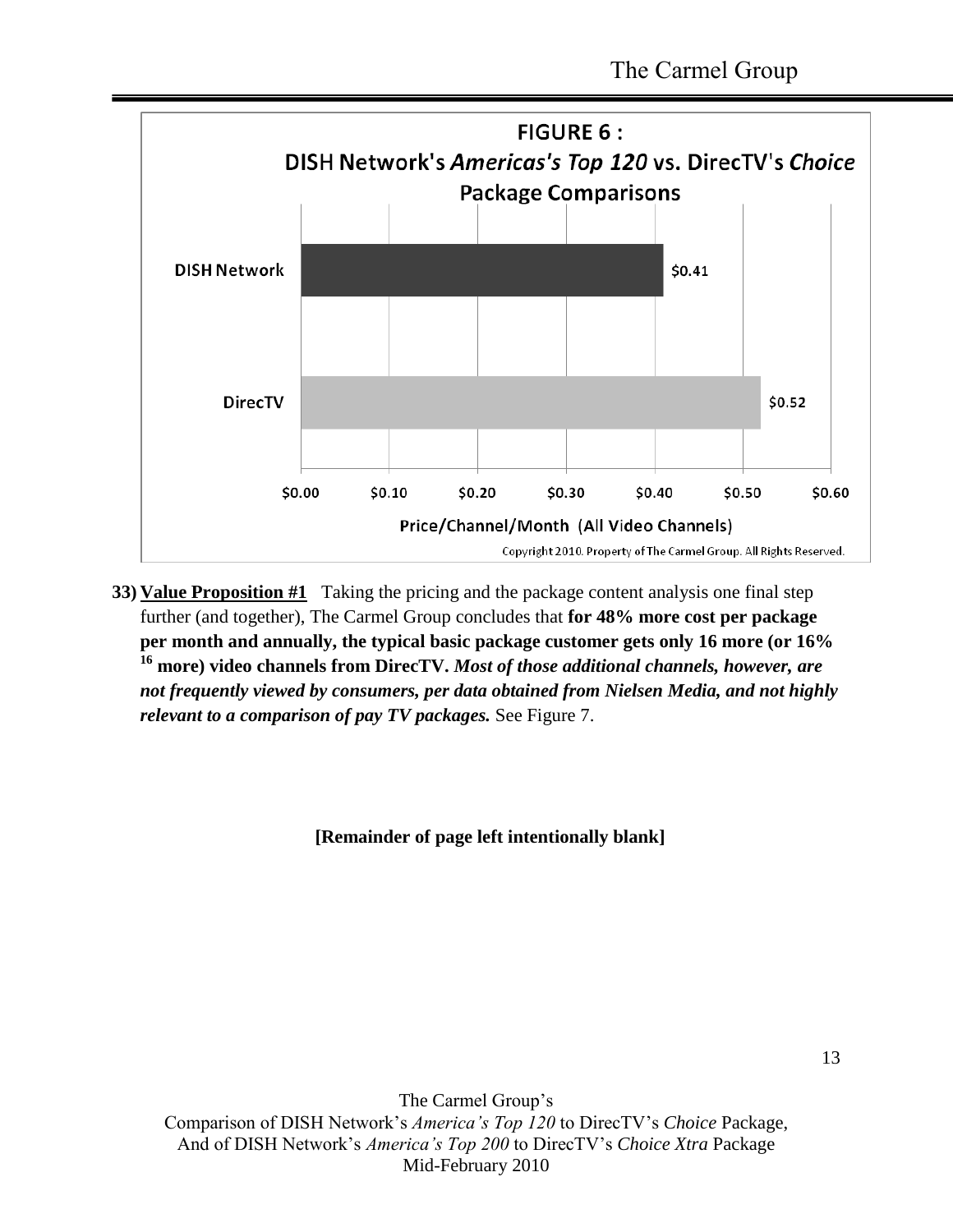

#### *B.* **Comparing the Pricings of** *America's Top 200* **vs.** *Choice Xtra* **Packages**

- **34) Video Channels** Further, measuring only the **video** channels offered in each package, and when dividing the package price by the total number of video channels, the customer cost/price value again resides with DISH Network's *America's Top 200* package, at \$0.38 cost per channel per month; whereas via the same calculation, the customer cost/price value per channel per month for the DirecTV *Choice Xtra* package comes to \$0.42. This equates to an 11% video channel price difference per month (and annually) favoring the customer of DISH Network's *America's Top 200* package. In a year's sum of consumer payments, this means the DirecTV *Choice Xtra* customer will pay 21% more, or a minimum of \$132.00 more annually, than the DISH Network *America's Top 200* customer, in order to receive an additional twelve low-rated video channels.<sup>17</sup>
- **35) Value Proposition #2** Taking the pricing and the package content analysis one final step further (and together), The Carmel Group concludes that for 21% more cost per package per month (and annually), the typical mid-level pay TV package customer gets only twelve more video channels from DirecTV. Further, **either as it applies t***o America's Top 200* **or to th***e Choice Xtra* **packages, most of those additional channels are not frequently viewed by consumers, per data obtained from Nielsen Media, and not highly relevant to a comparison of pay TV packages.**

14

The Carmel Group's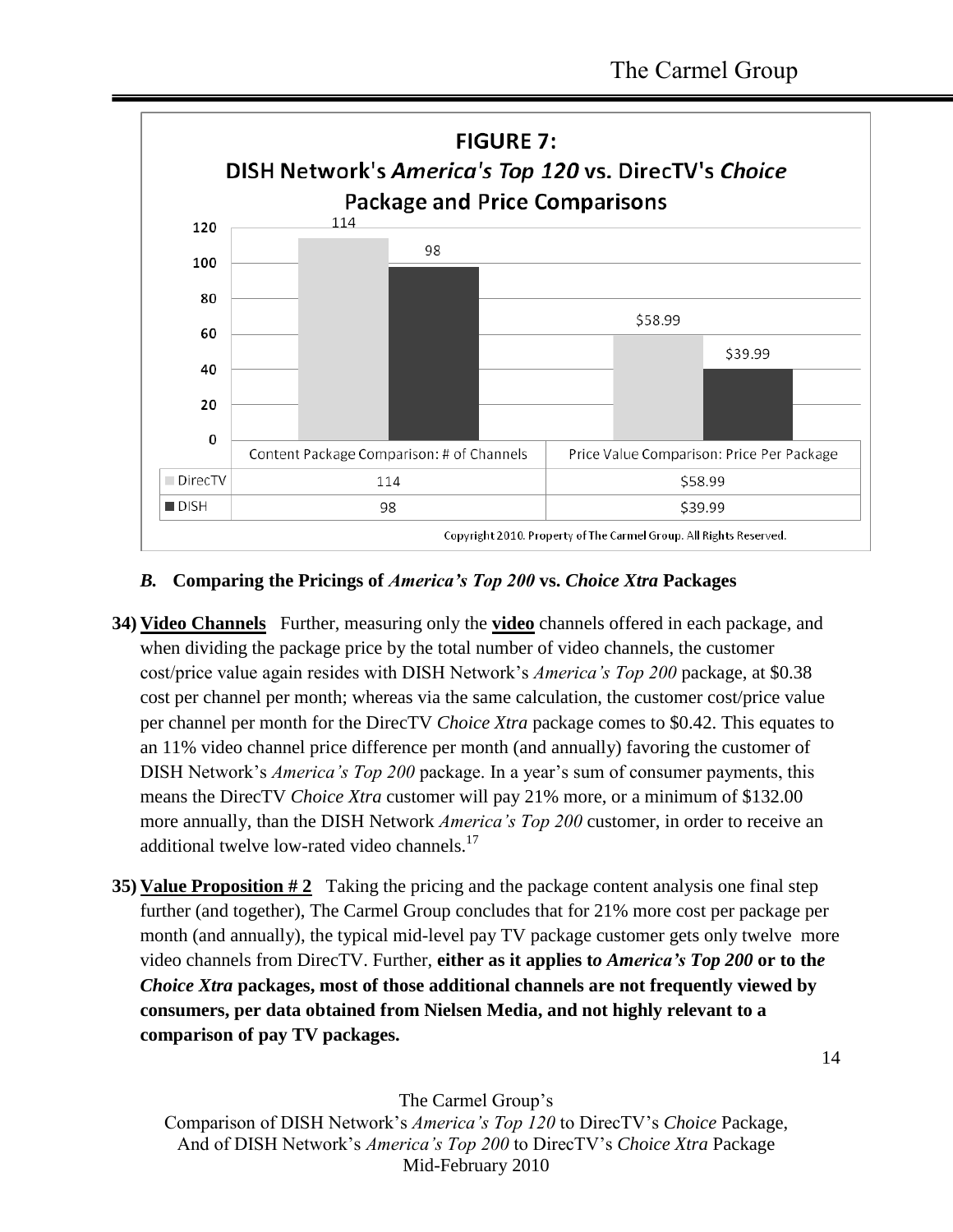## **V. CONCLUSIONS**

**36) Packages Comparable In conclusion, The Carmel Group's comparison of DISH Network's** *America's Top 120* **pay TV package to DirecTV's** *Choice* **package concludes that they are relatively equivalent -- and thus comparable -- in channel content. Yet these two base level packages are certainly far from equivalent in pricing. In fact, DISH Network's** *America's Top 120 i***s clearly a better consumer value, given that DirecTV's**  *Choice* **package provides only 16% more of the lower-rated video channels, but costs every** *Choice* **package consumer 48% more per month (and annually). See Figure 8.**



**37) Pricing Not Comparable Furthermore, the closest comparison of DISH Network's** *America's Top 200* **pay TV package to DirecTV's** *Choice Xtra* **package concludes that they are remarkably equivalent -- and thus comparable -- in channel content. Yet these two mid-level packages are certainly far from equivalent in pricing, with the same relative number of video and music channels costing every** *Choice Xtra* **package**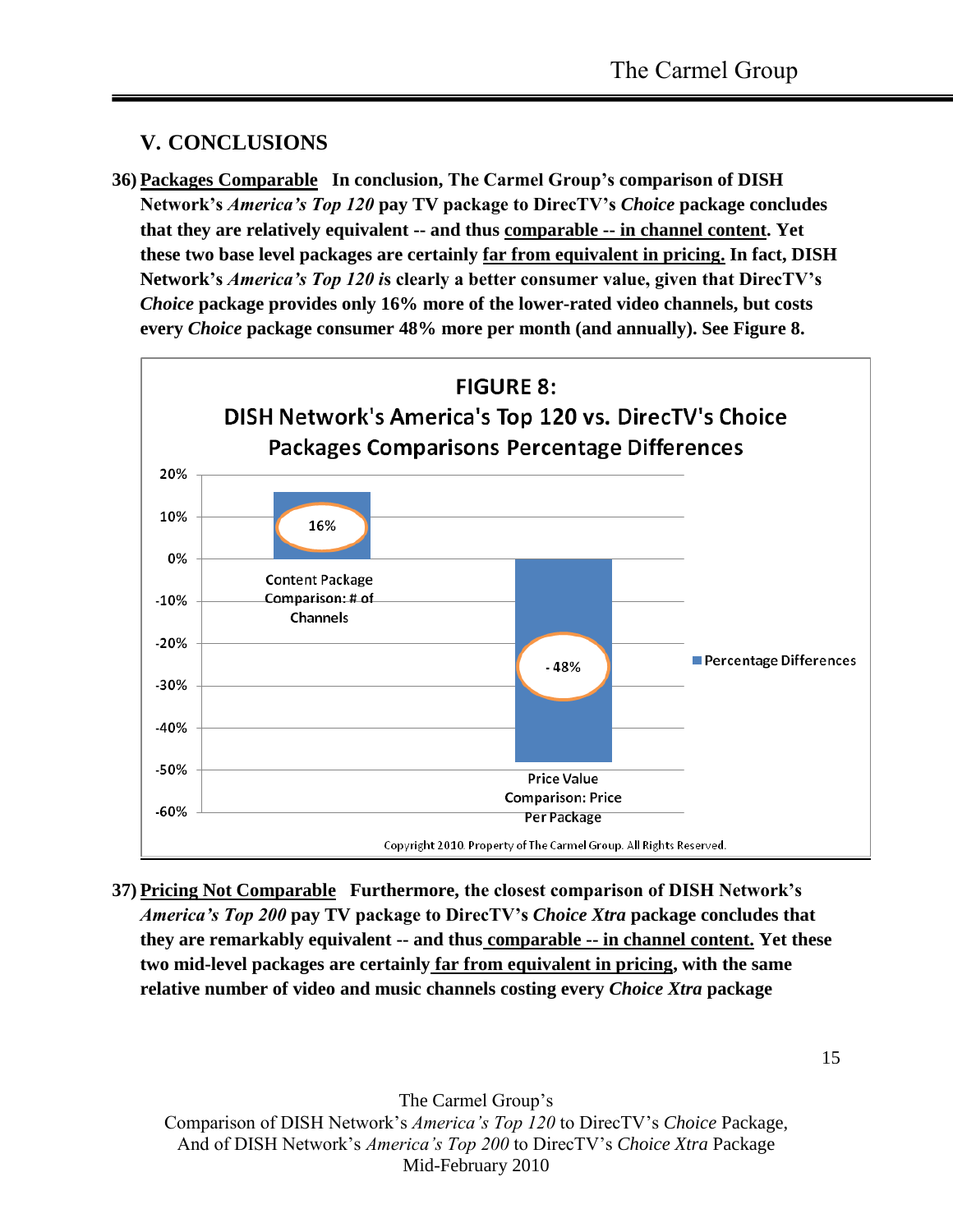**consumer 21% more per month (and annually) than the costs of the comparable DISH Network** *America's Top 200* **pay TV package.**

**38) Value Index** Another way to compare the two pay TV services is to look to the value index of each of the packages. The value index is the value that the subscriber will obtain from a package that is valued in terms of the dollar spent. In this instance, as an example, we use the Nielsen Media ratings as a package value for the DISH Network *America's Top 120* and DirecTV *Choice* package.

The *America's Top 120* pay TV package has 30 basis points, according to its cumulative Nielson Ratings, and is offered for \$39.99. Comparatively, DirecTV's *Choice* Package has 34 basis points, and is sold for \$58.99.

| <b>FIGURE: 9</b><br><b>Comparison of DISH Network America's Top 120 to DirecTV Choice</b><br><b>Package Value Index</b> |                                               |                           |                                                 |                                 |
|-------------------------------------------------------------------------------------------------------------------------|-----------------------------------------------|---------------------------|-------------------------------------------------|---------------------------------|
|                                                                                                                         | <b>Total Nielson Rating</b><br>(basic points) | <b>Price</b><br>(Dollars) | <b>Monthly Value Per</b><br><b>Dollar Spent</b> | Percentage<br><b>Difference</b> |
| <b>Dish</b><br><b>Network</b>                                                                                           | 30.07                                         | 39.99                     | 0.75                                            | 31.70%                          |
| <b>DirecTV</b>                                                                                                          | 33.68                                         | 58.99                     | 0.57                                            |                                 |
| Copyright 2010. Property of The Carmel Group.<br>All Rights Reserved.                                                   |                                               |                           |                                                 |                                 |

The table below compares the two packages' value index:

The DISH Network monthly value is 0.75 basis points per month for every dollar spent. On the other hand, the DirecTV monthly value comes to 0.57 basis points per month for every dollar spent. Via this rating-to-price quotient, the DISH Network *America's Top 120* value index is almost 31% higher than that of DirecTV's *Choice* package.

**39) Customer Value In sum, both of the** *America's Top 120* **and** *America's Top 200* **DISH Network packages compared here are also deemed superior consumer values over their DirecTV equivalent packages, i.e.,** *Choice* **and** *Choice Xtra***, respectively, based upon their substantially comparative channel offerings and substantially lower pricing.**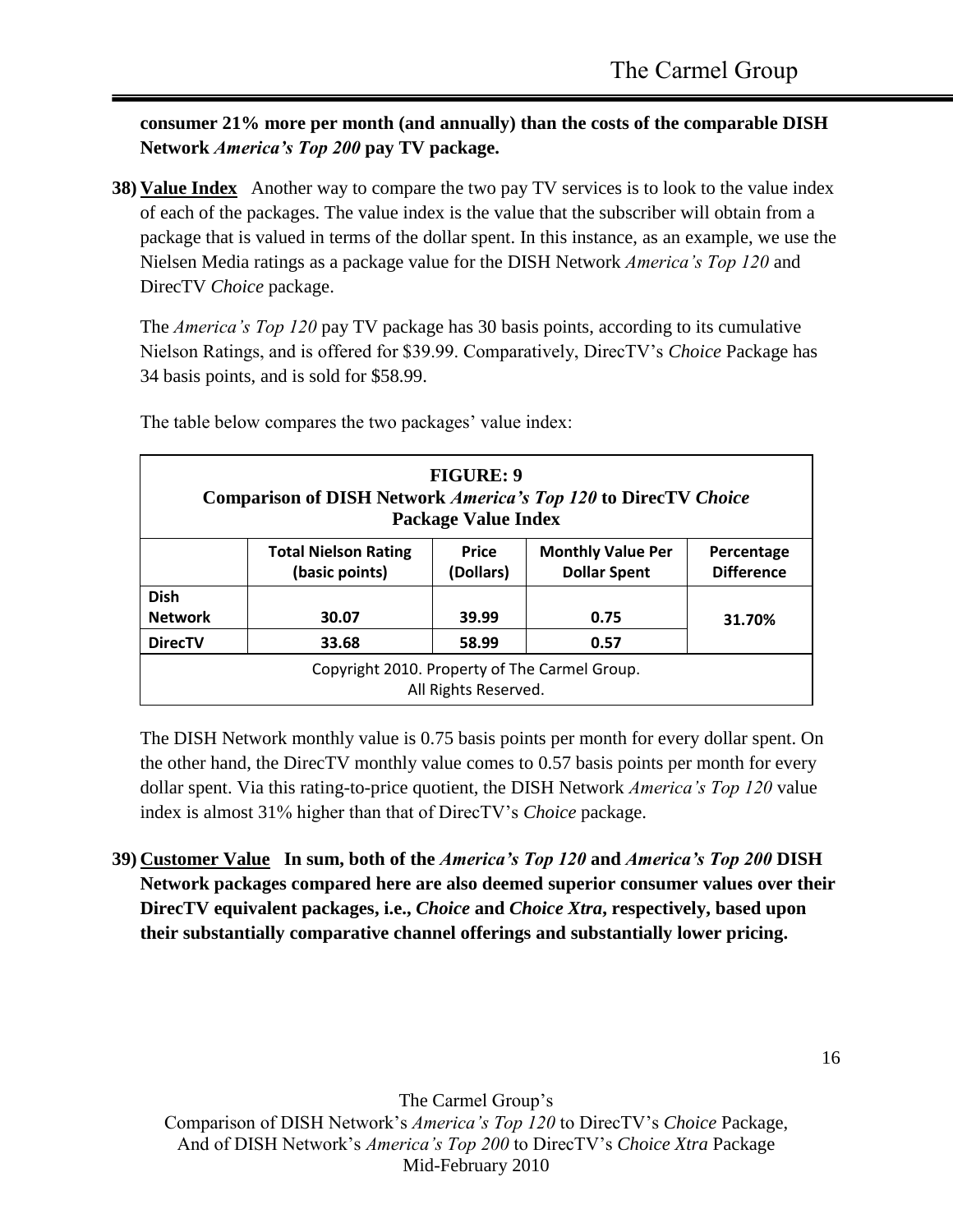# **VI. APPENDIX**

### **Biography of Jimmy Schaeffler (As of February 2010)**

Jimmy Schaeffler<sup>18</sup> is The Carmel Group's founder and its Chairman and Chief Service Officer for the past 15 years. He is also a 38-year veteran of the telecom industry, beginning in Munich at the 1972 Summer Olympics, working closely alongside the late Roone Arledge, Jim McKay, and Peter Jennings. Building on that foundation, he has worked as a producer, executive, attorney, general counsel and/or analyst, with ABC Sports, working at the Innsbruck, Montreal, and Lake Placid Olympic Games, and through the 1984 Games in Sarajevo; and with the Colorado Springs, CO-based U.S. Olympic Committee; Aspen, CO-based Adventure World Productions; and the Carmel, CA-based Paul Kagan & Associates. He is also an author of several TV-related books, which include *Digital Signage – Software, Networks, Advertising, and Displays: A Primer For Understanding The Business* (See,

[http://www.elsevier.com/wps/find/bookdescription.cws\\_home/714285/description#description](http://www.elsevier.com/wps/find/bookdescription.cws_home/714285/description#description) ); and the second, entitled, *Digital Video Recorders: DVRs Changing TV and Advertising Forever* (See,

[http://www.elsevier.com/wps/find/bookdescription.cws\\_home/717706/description#description](http://www.elsevier.com/wps/find/bookdescription.cws_home/717706/description#description) ).

Mr. Schaeffler's expertise/specialties are:

- Consulting and Company Introductions
- Telecommunications (Focused on Broadcast, Satellite, Cable, Telco, Broadband/Internet, Mobile, Fixed Wireless)
- Digital Satellite Radio
- Satellite Telephony
- Digital Signage
- Interactive TV (Digital Video Recorders, Video On-Demand, Advertising, etc.)
- Speeches and Presentations
- Fundraising
- Litigation Support
- Piracy Analysis and Recommendations

# **ENDNOTES**

 $\frac{1}{1}$ See, biography above, **APPENDIX 1**.

2 Because there is no current dominant or accepted methodology for measuring and comparing pay TV packages, a handful of estimates, assumptions, generalizations, and approximations have been used in certain instances to work toward various results and conclusions. These have been duly noted in most instances.

3 As noted further in this paragraph, the number of music channels is deemed relatively unimportant when comparing packages, because packages are typically purchased by consumers based upon pricing and the number of video – not audio or music – channels.

4 Because of the use of different orbital locations by the two U.S. satellite pay TV operators, i.e., DISH Network and DirecTV, certain customers in Alaska, Hawaii, and Puerto Rico may be unable to receive one or more channels within certain packages. Accordingly, we have not included Alaska, Hawaii, and Puerto Rico in this set of comparisons.

The Carmel Group's Comparison of DISH Network's *America's Top 120* to DirecTV's *Choice* Package, And of DISH Network's *America's Top 200* to DirecTV's *Choice Xtra* Package Mid-February 2010

#### 17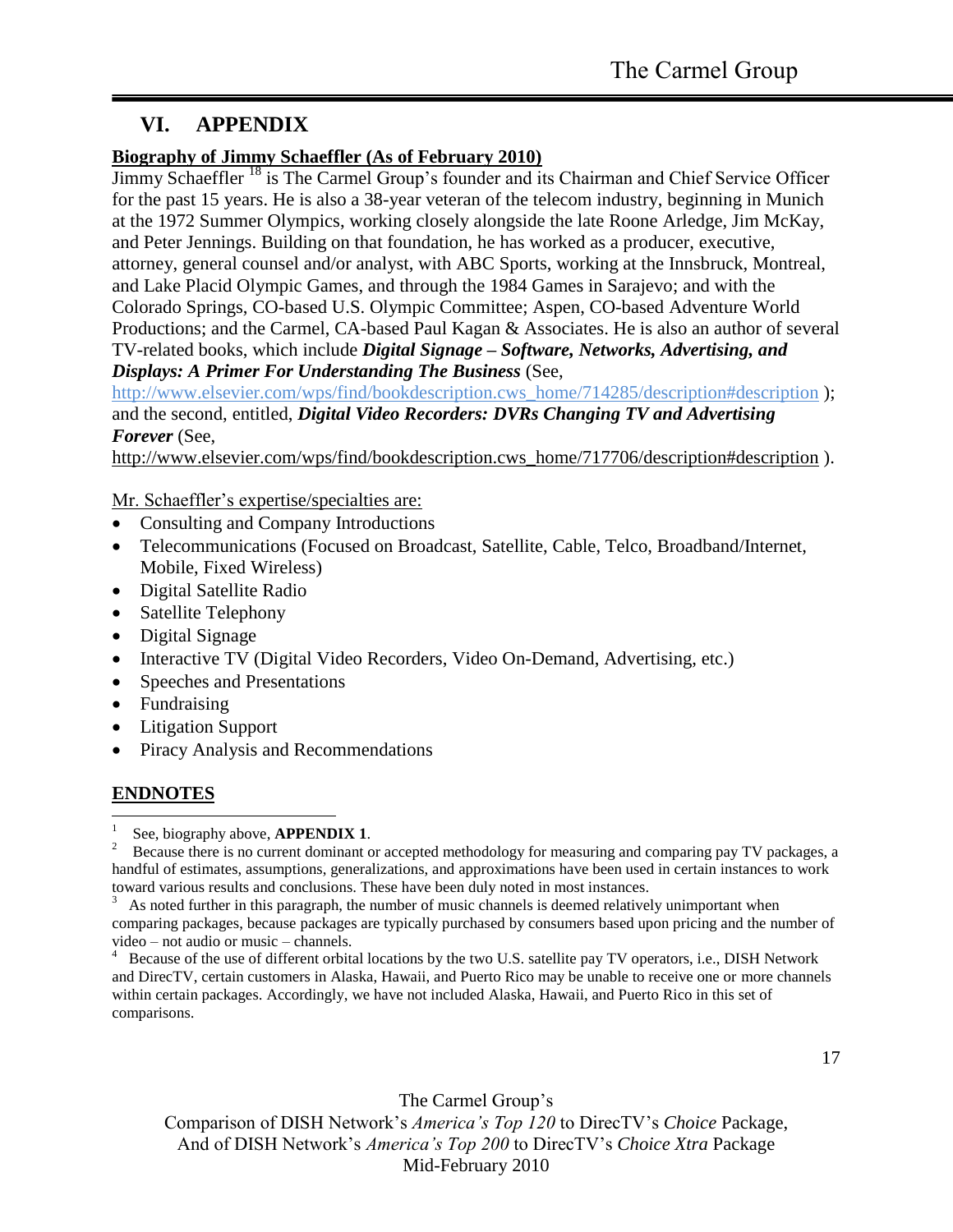5 This study has not included premium channels, i.e., Starz, HBO, Cinemax, and Showtime, as a comparative measure nor as an automatic part of these basic-level and mid-level packages, because these channels require a customer to opt-in and specifically select and pay separately for that channel as part of a long-term subscription.

<sup>6</sup> For our channel comparisons, The Carmel Group concentrated on the number of video channels that both DirecTV and DISH Network carry to an audience in the continental U.S., and on five (5) local video channels offered to the majority of viewers in the continental U.S., i.e., ABC, CBS, NBC, Fox, and PBS.

7 Worth pointing out is the fact that actually DirecTV includes 48 video channels in its *Choice Xtra* package that are not included in DISH Network's *America's Top 200* package; conversely, DISH Network includes 36 video channels in its *America's Top 200* package that are not included in DirecTV's *Choice Xtra* package. Nonetheless, at the end of the day, when measuring the total number of video channels offered by each, DirecTV offers customers of its *Choice Xtra* package 12 more video channels. Worth also noting is that every one of these channels offered by DISH Network and DirecTV is not particularly well-rated by Nielsen Media, indeed, most have ratings of less than 0.01%.

8 The Carmel Group uses the Nielsen Media ratings as an approximation of viewership for each of the channels in each of the packages and, based upon an estimation of the total number of USTVHHs, typically calculates a number of estimated USTVHHs. Thus, whenever this report utilizes Nielsen Media data, that is a reference to ratings, and ratings only; whereas, when the study uses USTVHHs, that is an extrapolation of the Nielsen data done by The Carmel Group to achieve an estimated number of USTVHHs.

<sup>9</sup> The Carmel Group estimates that the current number of total U.S.TVHHs is slightly more than 114 million, of which approximately 95 million are pay TVHHs. Viewers of DirecTV are measured relative to a current estimated subscriber count of 18.4 million (which is the equivalent of 16.1% U.S.TVHHs); and 14.1 million for DISH Network (which is the equivalent of 12.4% of U.S.TVHHs).

<sup>10</sup> Nielsen Media data comes from the company's "Nielsen Ratings: Based on Total Composite (MTWTFSS 6am-6am) – USAA%," for January 19, 2009-January 24, 2010. This data measures the percentage of U.S.TVHHs watching a certain channel on any average day at any average time.

<sup>11</sup> Indeed, going one step further in this analysis of the top # 1-50 most viewed channels, **excepting the National Geographic Channel (ranking # 51, with a rating of 0.18, representing 206,000 U.S.TVHHs), every one of the most watched video channels # 1-60 in both DISH Network's** *America's Top 200* **package and DirecTV's** *Choice Xtra* **package is exactly the same. This further cements the conclusion of comparability between both sets of DISH vs. DirecTV packages.** Nonetheless, to retain consistency, the core of this analysis is based upon the comparison of the most watched # 1-50 video channels, followed by a review of the remaining channels in each channel comparison set.

<sup>12</sup> Again, as noted in endnote #11, all of the most watched video channels #1-60 in both *America's Top 200* and DirecTV's *Choice Xtra* are exactly the same.

13 The twelve video channels offered as part of DirecTV's *Choice Xtra* package, that are not offered as part of DISH Network's *America's Top 200* package are a) National Geographic, b) Nicktoons Network, c) Science Channel, d) Style e) Versus, f) TV One, g) History International, h) Biography, i) Military Channel, j) DIY Network, k) Great American Country, and l) Fox Reality.

14 But see, footnote # 15 below.

 $\overline{a}$ 

15 A true comparison of monthly charges requires taking into account what consumers are actually required to pay to receive their content during any time frame. In that regard, The Carmel Group observes that DirecTV automatically charges \$5.00/month extra for customers seeking installation and use of a second set-top box (STB), whereas the first STB is installed for free. Because the average U.S. TV household (U.S.TVHH) contains  $2.8+$  TVs, The Carmel Group has also calculated the monthly charge for the DirecTV *Choice* package – adding a one STB/month fee of \$5.00 -- at \$63.99/month, rather than the \$58.99/month listed on the DirecTV website. This is based upon the assumption that the average U.S.TVHH has two STBs installed by DirecTV.

Assuming only one STB is installed, the DISH Network *America's Top 120* package costs 48% less than the \$58.99/month *Choice* package offered by DirecTV. Worth also noting, DISH Network does not charge for the installation and monthly use of a second STB. Thus the \$39.99/month charged for the *America's Top 120* package

The Carmel Group's Comparison of DISH Network's *America's Top 120* to DirecTV's *Choice* Package, And of DISH Network's *America's Top 200* to DirecTV's *Choice Xtra* Package Mid-February 2010

18